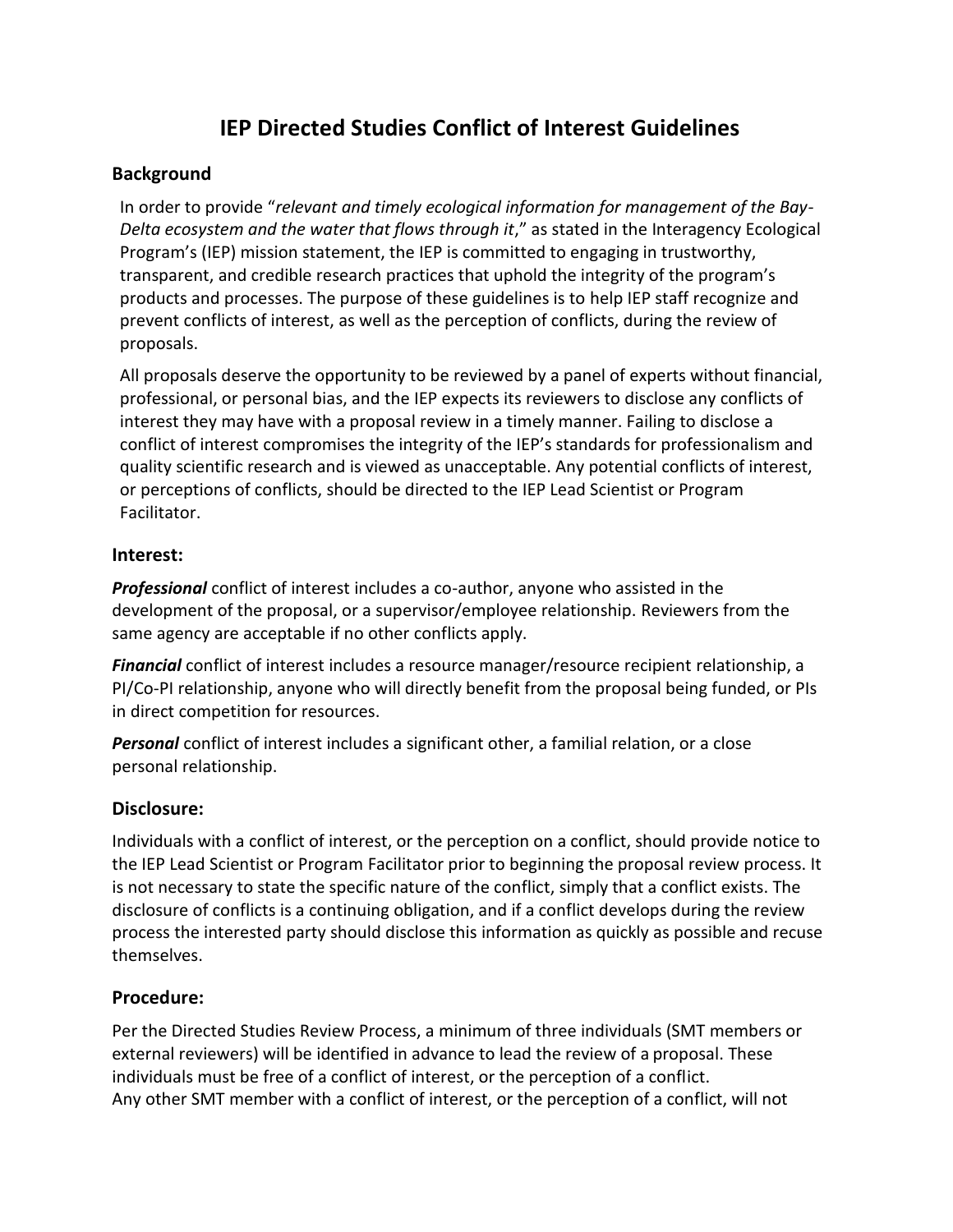participate in any discussion, debate, review, or decision regarding that proposal, and will be expected to leave the room, leave the phone call, or be removed from emails. Upon return, individuals with a professional or financial conflict of interest may answer specific clarifying questions posed by the committee, if requested. Individuals with a personal conflict of interest will not be permitted to address the committee or be present for any discussion of the proposal or competing proposals.

## **Duration:**

Conflict of interest applies only to current interests. It does not apply to past interests that have expired, no longer exist, and cannot reasonably affect current behavior. Nor does it apply to possible interests that may arise in the future but do not currentlyexist.

## **Violations:**

Conflicts of interest that are not acknowledged in advance may result in any/all decisions or actions being overturned. Any concerns about potential violations should be directed to the IEP Lead Scientist or Project Facilitator immediately, and they retain the authority to recuse anyone from the decision-making process, if necessary.

## **Conflict of Interest Definitions**

## *CA Joint Rule 44(c):*

A person subject to this rule has an interest that is in substantial conflict with the proper discharge of his or her duties in the public interest and of his or her responsibilities as prescribed by the laws of this state, or a personal interest, arising from any situation, within the scope of this rule, if he or she has reason to believe or expect that he or she will derive a direct monetary gain or suffer a direct monetary loss, as the case may be, by reason of his or her official activity. He or she does not have an interest that is in substantial conflict with the proper discharge of his or her duties in the public interest and of his or her responsibilities as prescribed by the laws of this state, or a personal interest, arising from any situation, within the scope of this rule, if any benefit or detriment accrues to him or her as a member of a business, profession, occupation, or group to no greater extent than any other member of the business, profession, occupation, or group.

(2015-2016, p. 179[, http://www.leginfo.ca.gov/rules/joint\\_rules.pdf\)](http://www.leginfo.ca.gov/rules/joint_rules.pdf)

## *American Fisheries Society:*

A conflict, or the perception or appearance of a conflict, between the personal, private interests and official responsibilities of a person in a position of trust.

#### *NOAA:*

Any financial or other interest which conflicts with the service of the individual on the review panel because it (1) could significantly impair the individual's objectivity or (2) could create an unfair competitive advantage for any person or organization.